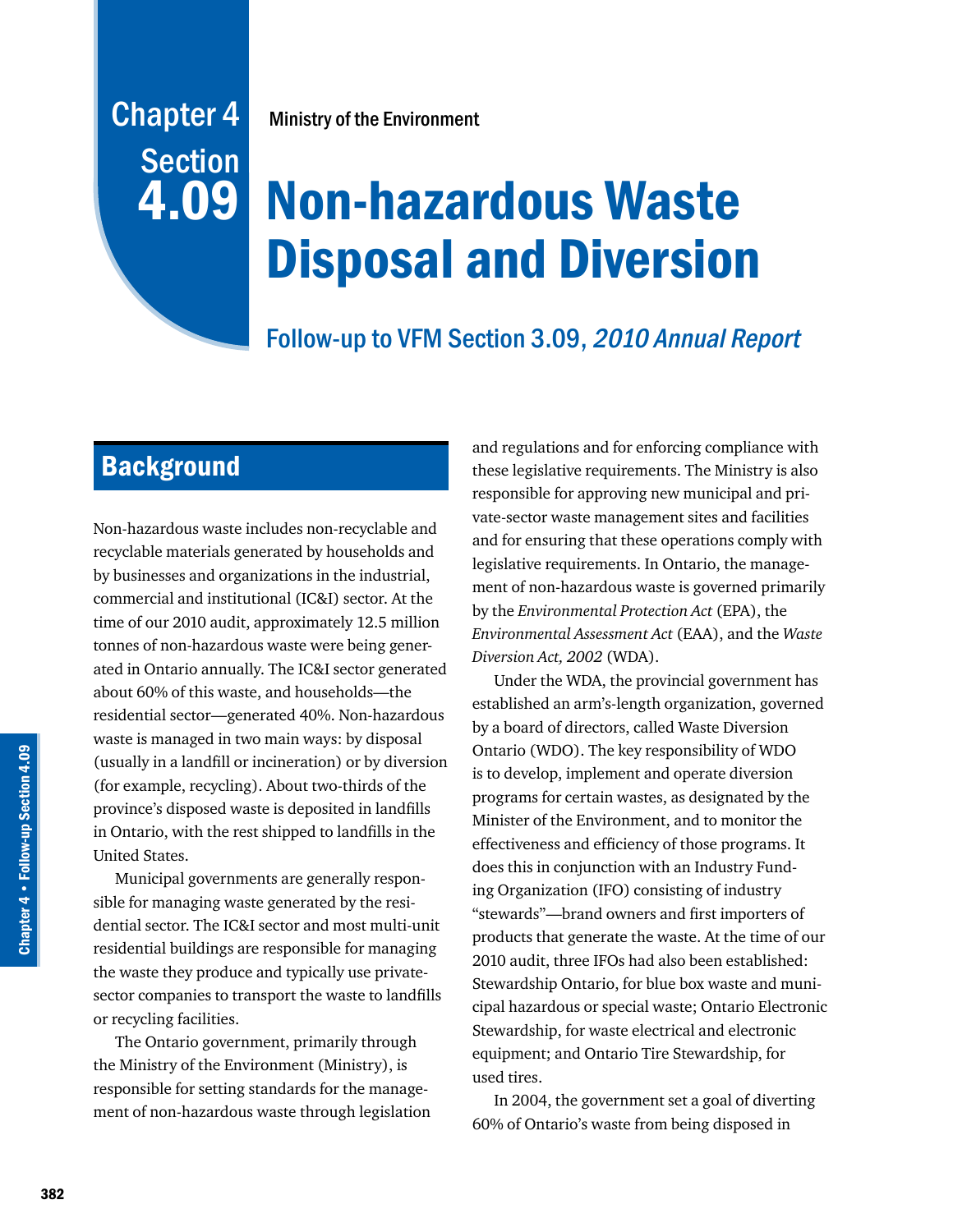landfills by the end of 2008. At the time of our 2010 audit, the combined diversion rate of waste generated by the residential and IC&I sectors was about 24%. This diversion rate ranked Ontario as sixth among the provinces. Waste diversion in the residential sector, at about 40%, had increased fairly substantially since 2002, but this increase had been offset by a drop in the IC&I sector's diversion rate.

We noted that many of the issues that the government identified in 2004 as keys to achieving 60% waste diversion by the end of 2008 had yet to be successfully addressed. Our specific observations were as follows:

- Municipalities (generally responsible for managing residential waste) and households were making progress in diverting waste away from landfills. However, although their overall diversion rate for residential waste was about 40%, we found that individual municipalities' diversion rates reported to us varied significantly, from about 20% to more than 60%. This was mainly due to differences in the frequency and quantity of disposable waste collection, differences in the blue box recyclable materials that were collected and the fact that only some municipalities had implemented organic-waste composting programs. Other differences in municipalities' waste management practices included the following:
	- *Whether a municipality can market its blue box and organic recyclable waste.* Municipalities compete with each other and with the private sector for markets for recyclable waste. The larger municipalities, which can generate significant volumes, are more successful at securing markets than the smaller municipalities and therefore can encourage greater recycling.
	- *Cost.* On average, municipalities reported that the cost of diverting a tonne of blue box recyclable materials was about 40% higher than the cost of disposing of a tonne of waste in a landfill. More than half of the municipalities that responded to our

survey indicated that the funding they received under the cost-sharing formula from industry "stewards" to offset some of the costs they incurred for running the blue box program was not sufficient.

- *Landfill capacity that is available to a municipality.* When waste is collected less often and bag limits are imposed, residents typically divert more waste. For example, one municipality indicated that by collecting recyclable materials weekly and disposable waste every two weeks while imposing a bag limit, it was able to increase its diversion rate by about 20%. But the responses to our survey indicated that municipalities that have sufficient landfill capacity are less likely to limit the frequency of waste collection and impose a bag limit on residents.
- *Residents' preferences.* Municipal councils are well aware that their constituents want a higher level of waste pickup service and no bag limits regardless of the impact on waste diversion.
- The IC&I sector generated approximately 60% of the waste in Ontario, but managed to divert only about 12% of its waste. Regulations under the *Environmental Protection Act* require large generators to conduct a Waste Audit, prepare a Waste Reduction Work Plan, and implement programs to source-separate waste for reuse or recycling. However, the Ministry had little assurance that the regulations were being complied with for the following reasons:
	- The Ministry did not have adequate information on either the number of businesses or organizations to which the regulation applied or which segments of the IC&I sector generated the largest amounts of waste so that it might target them for inspection.
	- In half of the inspection files we reviewed, there was no evidence that the ministry inspector had reviewed either the Waste Audit or the Waste Reduction Work Plan.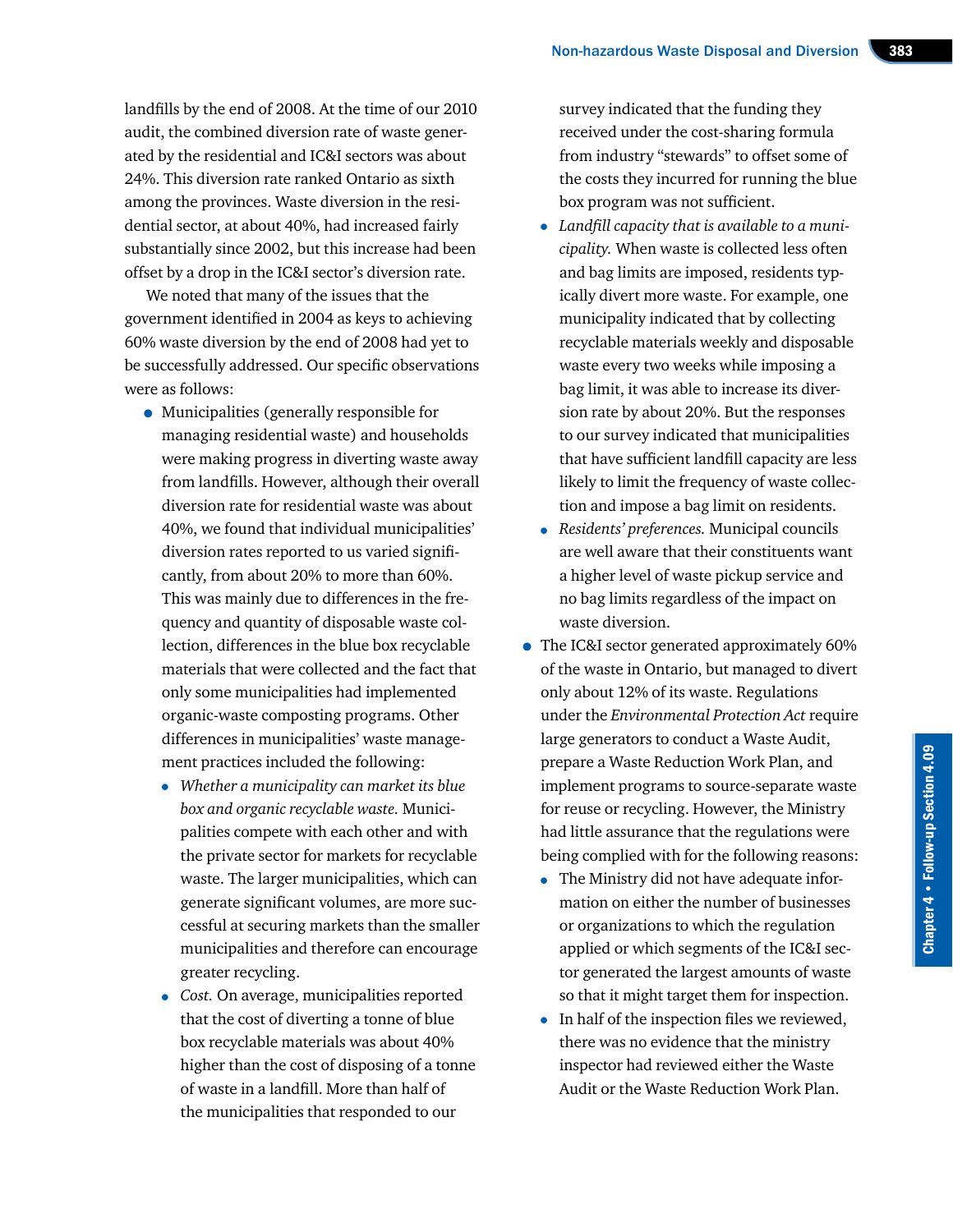- The inspections did not assess the extent to which the IC&I-sector businesses were separating recyclable waste or whether the waste that had been source-separated was actually being processed for recycling.
- Organic waste generated by both the residential and IC&I sectors represented almost onethird of the total waste generated in Ontario, but there was no province-wide organic waste diversion program or target, despite the Ministry's having considered establishing a program as early as 2002.
- One in five municipalities that responded to our survey felt that they had insufficient landfill disposal capacity for their residential waste. As well, the existing capacity was expected to be filled more quickly once export of residential waste to Michigan largely ended after 2010 and an additional 1 million tonnes of this waste previously shipped to that state began being deposited in Ontario landfills annually. Opening new landfills within municipalities is not always a viable option, both because they are costly and because residents do not support new landfills.
- The Ministry inspected landfills and nonhazardous waste management sites, facilities and systems against the conditions of their certificates of approval. But we noted that many of these certificates did not reflect changes in standards. Also, in our review of inspection files, we found that numerous examples of non-compliance with the certificates' conditions had been noted, but many of these were not being followed up on a timely basis to ensure that the required changes were made.

We made a number of recommendations for improvement and received commitments from the Ministry that it would take action to address our concerns.

#### STANDING COMMITTEE ON PUBLIC ACCOUNTS

The Standing Committee on Public Accounts held a hearing on this audit in February 2011. In May 2011, the Committee tabled a report in the Legislature resulting from this hearing. The report contained nine recommendations, requesting that the Ministry report back to the Committee with respect to the following:

- when the Ministry estimates it will reach its goal of 60% diversion of Ontario's waste from landfills and whether any additional tools are required for this;
- the Ministry's strategy for increasing the rate of waste diversion in the IC&I sector, including a diversion target and timeline for the sector, ways that the Ministry will motivate businesses and organizations that are not regulated under the *Environmental Protection Act* to improve their diversion rates, and how the Ministry will monitor the businesses and organizations;
- the Ministry's plans for obtaining adequate information on the number of businesses and organizations to which the waste diversion regulations apply and on which of these are the largest waste generators;
- the Ministry's 2011 protocols for field inspectors, including whether inspections are riskbased and target the largest waste generators, how the Ministry tracks whether businesses and organizations have implemented their Waste Audits and Waste Reduction Work Plans, and how the Ministry determines whether businesses and organizations are source-separating waste and whether the source-separated waste is being recycled;
- how the Ministry's new guidelines will increase the diversion of organic waste;
- the Ministry's public consultations on and review of the *Waste Diversion Act, 2002*;
- how the Ministry will improve its oversight of Waste Diversion Ontario (WDO) and whether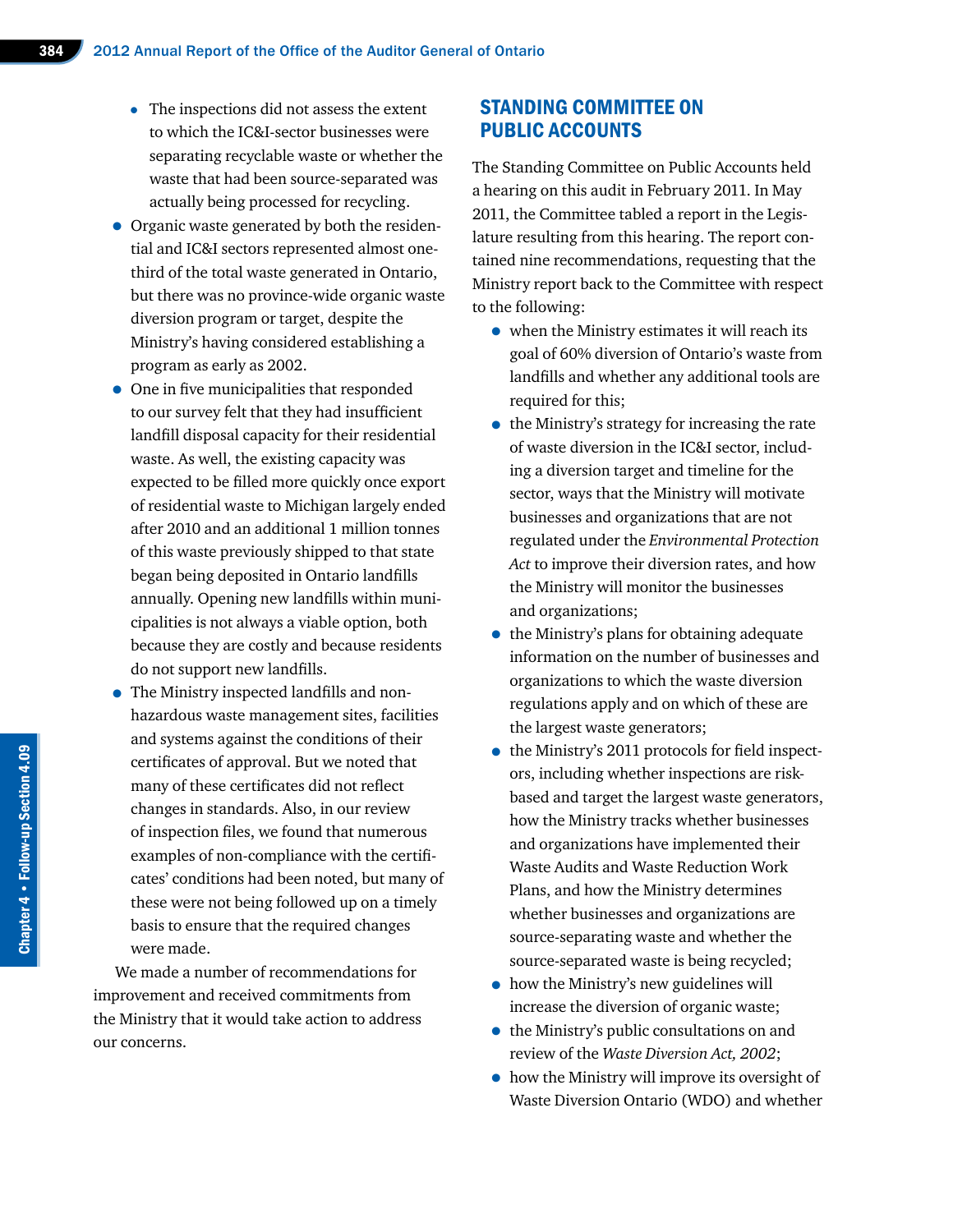it will consider having a senior ministry representative sit on WDO's board of directors; and

• the average time the Ministry takes to approve a certificate-of-approval application under its new approvals system and whether it has a standard for how long it takes to review an application.

The Committee also requested that WDO report back on how it monitors whether its diversion programs are meeting targets, what steps it takes to address setbacks in meeting targets, and how it assesses the waste-diversion information it receives from municipalities and Industry Funding Organizations.

The Ministry formally responded to the Committee in October 2012. A number of issues raised by the Committee were similar to our observations. Where the Committee's recommendations were similar to ours, this follow-up includes the recent actions reported by the Ministry to address the concerns raised by both the Committee and our 2010 audit.

### Status of Action Taken on Recommendations

According to information provided to us by the Ministry, some progress has been made in addressing many of the recommendations we made in our *2010 Annual Report.* For example, governance at Waste Diversion Ontario has been strengthened and Ontario's compost framework has been updated to encourage more composting. However, several recommendations will require more time to be addressed fully. In particular, our concerns with regard to diversion of waste in the IC&I sector have yet to be substantially addressed. In this regard, we note that according to Statistics Canada, the waste diversion rate in the IC&I sector in 2008 (the latest year for which information was available) was 12.7%, up only slightly from 12% in 2006.

This and recent ministry inspection results suggest that much remains to be done to increase the waste diversion rate in the IC&I sector. The status of actions taken on each of our recommendations at the time of our follow-up was as follows.

#### WASTE DIVERSION

#### Residential-sector Waste

#### Recommendation 1

*To further increase diversion of waste in the residential sector, and as part of its current review of the* Waste Diversion Act, 2002*, the Ministry of the Environment should work with municipalities, industry "stewards," and other stakeholders to:*

- *increase the availability of reliable and sustainable markets for recyclable and organic waste;*
- *increase capacity within the province to process recyclable materials and organic waste; and*
- *review the current funding formula for the blue box program to ensure that it achieves its objective of municipalities and "stewards" equally sharing costs.*

#### **Status**

At the time of our follow-up, the Ministry indicated that in 2011, Stewardship Ontario had undertaken a market development program that identified new opportunities to improve the recycling chain and extract more value from recyclable materials in Ontario. Specifically, the Ministry informed us of the following:

• In spring 2011, Stewardship Ontario issued a Request for Expressions of Interest (RFEI) aimed at identifying new companies with innovative approaches to recycling. More than 60 submissions were received from companies interested in forming commercial relationships with Stewardship Ontario. As part of this initiative, Stewardship Ontario invested \$500,000 in a company with a view toward commercializing new plastics recycling technology and, according to the Ministry,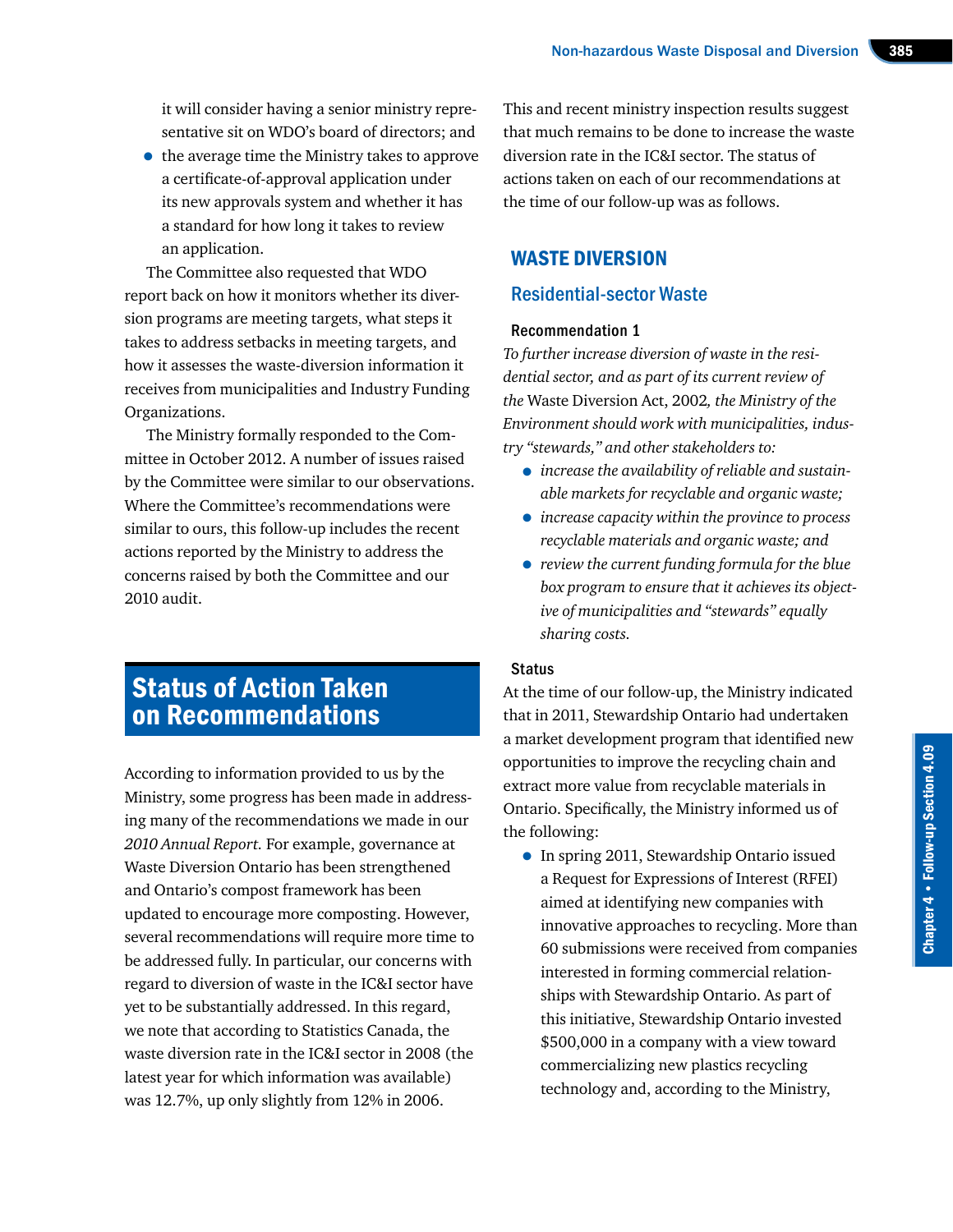was in active discussions with more than 15 other companies.

- Stewardship Ontario provided a loan to an existing plastics recycling company to enable it to relocate and further expand its facility.
- Stewardship Ontario initiated a review of recycling of fibre packaging and the potential to expand collection and recycling of these materials.

As prescribed in the WDA, the blue box funding formula requires industry to fund 50% of the net cost of the municipal blue box program. As noted earlier, more than half of the municipalities that responded to the survey we conducted as part of our 2010 audit indicated that the funding they received under the cost-sharing formula to offset some of the cost they incurred for running the blue box program was not sufficient. At the time of our follow-up, the Ministry indicated to us that any changes to the funding allocation model are proposed through WDO's Municipal Industry Program Committee, on which municipalities and Stewardship Ontario are equally represented, and that a review of the funding formula was under way.

#### Industrial, Commercial, and Institutional (IC&I) Sector Waste

#### Recommendation 2

*In order to increase waste diversion in the IC&I sector, the Ministry of the Environment should:*

- *gather information on the amount and type of waste generated by small and medium-sized businesses and organizations that are not regulated under the* Environmental Protection Act *(EPA) and consider what actions could be taken to reduce the amount of waste that is currently going to landfills;*
- *require those large entities that are regulated under the EPA to publicly report their waste diversion rates. The Ministry should then, as part of its inspection work, assess the accuracy of the rates reported; and*

• *conduct research into successful practices used in other provinces and European countries to divert IC&I-sector waste from landfills. In assessing which practices might be transferable to Ontario, the Ministry will need to balance the environmental benefits with the economic challenges currently being faced by the business community.*

#### **Status**

At the time of our follow-up, the Ministry indicated that it was continuing to consider ways of obtaining appropriate information necessary to support diversion policies and programs in this sector, and conducting further jurisdictional research as part of its ongoing policy development work.

The Ministry had also supported the October 2011 launch of the 3RCertified Waste Diversion Certification Program by the Recycling Council of Ontario (RCO), a not-for-profit organization involved in policy, education and work surrounding waste generation and diversion. This program gives businesses and institutions the opportunity to become accredited with the 3RCertified standard by demonstrating conformance to a set of criteria, verified by an onsite evaluation by the RCO. Compliance with the Ministry's regulations for the management of non-hazardous waste is also one of the requirements to achieve base certification under the program.

At the time our report was being finalized, the RCO announced that four organizations in the province had achieved 3RCertification.

#### Compliance in the IC&I Sector, Scope of Inspections in the IC&I Sector and Enforcement of Other EPA Regulations

#### Recommendation 3

*To improve waste diversion in the IC&I sector, the Ministry of the Environment should:*

• *gather data on the number of businesses to which the waste diversion regulations apply and on which of these are the largest waste generators*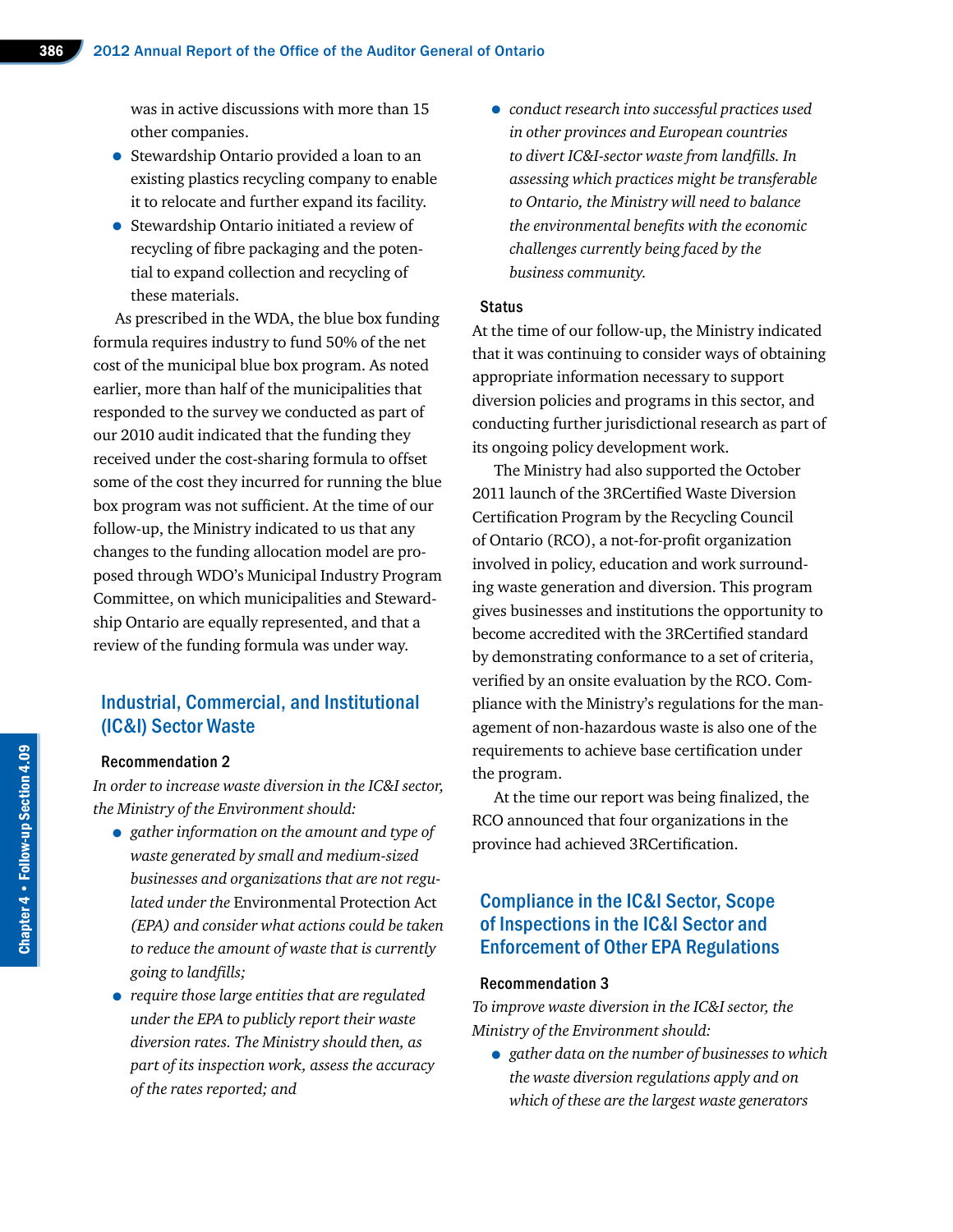*to assist both its inspection activities and policy decisions, and ensure that businesses are aware of the requirements of the regulations;*

- *increase the scope of its inspections to include an assessment of the extent to which businesses have implemented their Waste Audits and Waste Reduction Work Plans and whether there has been any increase in the amount of waste diverted; and*
- *verify during inspections and document whether waste management companies are operating under a valid certificate of approval.*

*If the Ministry plans to continue not to enforce its regulation that requires large manufacturers, packagers, and importers to implement a packaging reduction plan and its regulation that requires all carbonated soft drinks to be sold in refillable containers, it should consider revoking these regulations.*

#### **Status**

At the time of our follow-up, the Ministry indicated that, as an overall measure aimed at increasing waste diversion, it was continuing to work with all its partners, including businesses and organizations and the Canadian Council of Ministers of the Environment, to reduce the amount of packaging created.

In our *2010 Annual Report*, we noted that the Ministry did not have adequate information on the number of businesses and organizations to which the EPA's waste diversion regulations applied. This observation prompted us to recommend to the Ministry to gather such information and to ensure that businesses and organizations are aware of the regulatory requirements. At the time of our follow-up the Ministry provided us with the sources of information it uses to identify businesses and organizations covered by the EPA regulations. The Ministry indicated that, based on these sources, it now had an estimate of the number of facilities to which the waste diversion regulations apply. The Ministry also informed us that over the last two years it had begun working with 14 businesses (with a combined total of more than 550 retail locations) to develop company-wide waste diversion programs.

The Ministry also indicated that, in the last two years, it had conducted outreach efforts tailored to individual sub-sectors. For instance, the Ministry had worked with 11 school boards and with the Ontario Hospital Association to customize Waste Audit and Waste Reduction Work Plan guides to help the multiple facilities in each sub-sector meet their regulatory requirements.

In the 2011/12 fiscal year, the Ministry conducted a "re-sweep" of a select number of previously inspected facilities to assess the impact of inspection efforts on, for example, the extent to which the facilities were preparing Waste Audits and Waste Reduction Plans and source-separating required wastes. Out of 104 selected sites, 17 had changed operations or ownership or had closed. Of the remaining 87, only 21 passed the re-inspection. The Ministry informed us that as of August 2012, 65 of the 66 sites that had failed the re-inspection had been brought into compliance. There was an Order issued against the remaining site with a compliance date of August 31, 2012. The Ministry also indicated that based on the results of the re-inspections, recommendations for program improvements would be made.

A number of the inspection files of waste management companies that we reviewed as part of our 2010 audit did not contain evidence that the inspector had checked that the company was operating under a valid Ministry-issued certificate of approval. The Ministry informed us that changes implemented to its inspection tracking and reporting system now ensure that whether waste management companies are operating under a valid certificate of approval is consistently documented within the system.

Lastly, the Ministry indicated to us that, as part of its initiative to reduce unnecessary or obsolete regulatory requirements, it was still considering whether the regulation that requires large manufacturers, packagers and importers to implement a packaging reduction plan and the regulation that requires all carbonated soft drinks to be sold in refillable containers should be revoked.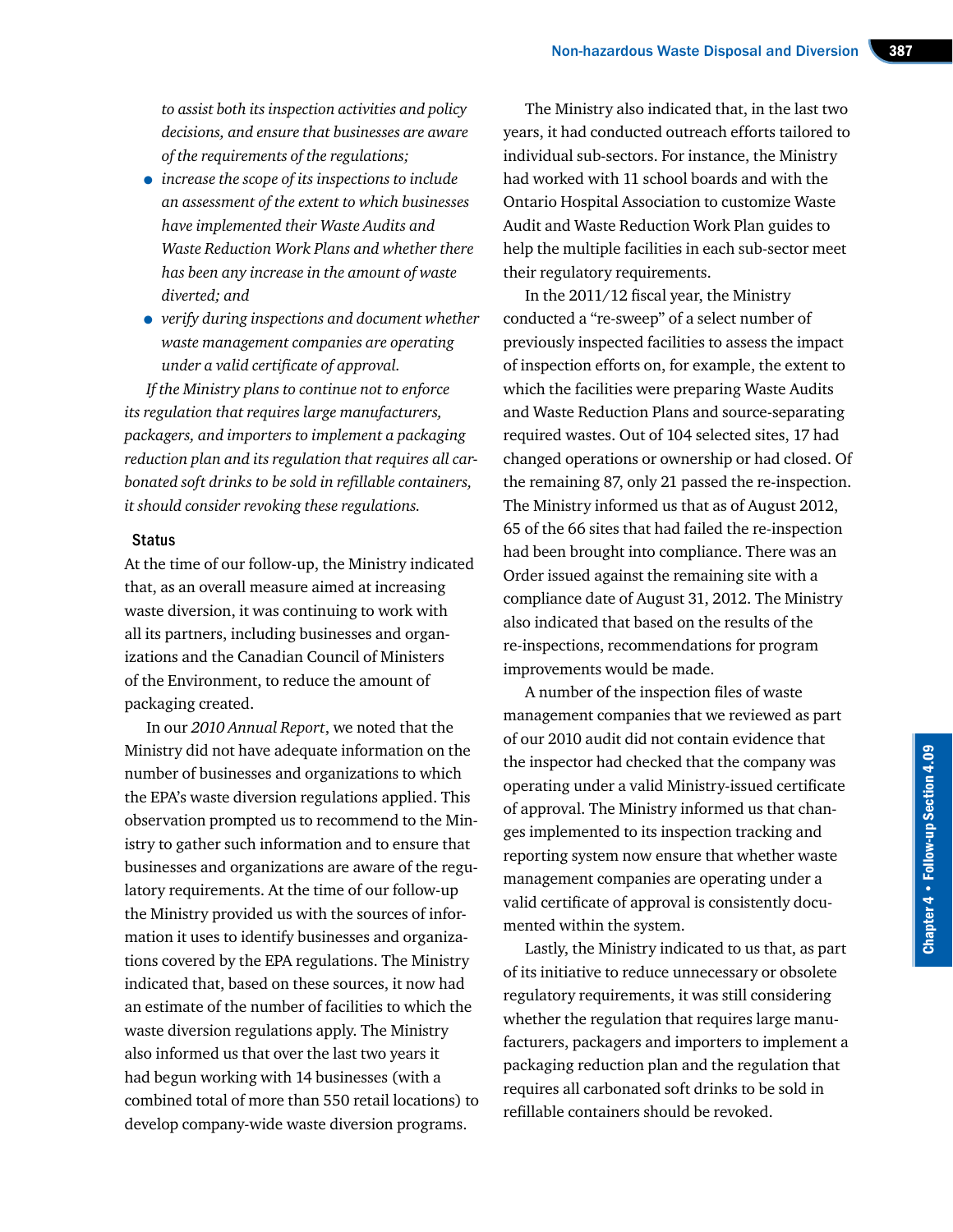#### Organic Waste

#### Recommendation 4

*To increase overall waste diversion in Ontario, the Ministry of the Environment should work with municipalities, businesses and organizations, and private-sector waste management companies to phase in over time a province-wide organic waste diversion program for both the residential and IC&I sectors. As part of implementing the program, the Ministry, in conjunction with these stakeholders, will need to ensure that there is sufficient capacity to process the additional organic waste and that a sustainable market exists for the processed waste.*

#### **Status**

The Ministry indicated that it had completed consultations with the public and industry on a proposed update to Ontario's compost framework, including appropriate standards for compost, environmental protection measures and other tools to support a sustainable market and processing capacity for organic waste. At the time of our follow-up, the Ministry had released an update to the framework that included changes to compost quality categories and standards, and best practices for the siting, design, operation and maintenance of composting facilities. These changes were to take effect January 1, 2013.

#### Waste Diversion Ontario

#### Recommendation 5

*To enhance accountability for the achievement of diversion targets for wastes specifically designated under the* Waste Diversion Act, 2002*, and to ensure that the reporting of the diversion results against the targets to the Minister is complete and reasonably accurate, the Ministry of the Environment should:*

• *review the operating agreement to ensure that it contains sufficient accountability provisions to require Waste Diversion Ontario to provide an action plan when waste diversion targets are not being met;*

- *ensure that the waste diversion information submitted by municipalities and the Industry Funding Organizations (IFOs) is objectively assessed, including the impact on this information of unregistered collectors that do not submit waste diversion data; and*
- *reconsider its policy of allowing collectors of designated wastes the option of whether or not to register with an IFO.*

*Where retailers are charging a specific "eco fee," the Ministry should also reconsider whether they should be required to disclose the amount of the fee on the customer receipt.*

#### **Status**

On October 25, 2010, after the completion of our 2010 audit, the Minister of the Environment advised WDO of the need to amend its board structure so that it:

- reflected the knowledge and expertise required to oversee waste diversion programs under the *Waste Diversion Act, 2002* (WDA);
- avoided real, potential or apparent conflicts of interest between WDO board members and the programs they oversee; and
- included at least one board member selected from a consumer-focused organization to ensure that a consumer perspective would be brought to the WDO board.

In a letter dated February 9, 2012, the Minister stated that he had accepted in principle the proposal submitted by WDO's board on May 27, 2011, with regard to a new governance structure. WDO transitioned to the new board in April 2012.

In the February 9 letter, the Minister also directed WDO to undertake a detailed review of all diversion program budgets and to regularly monitor expenditures to ensure that there are realistic and cost-effective plans to achieve IFO performance targets. In this regard, WDO is required to report quarterly to the Ministry. The Minister also required WDO to implement an effective monitoring program to review IFOs' annual program performance and the achievement of plan targets, to promptly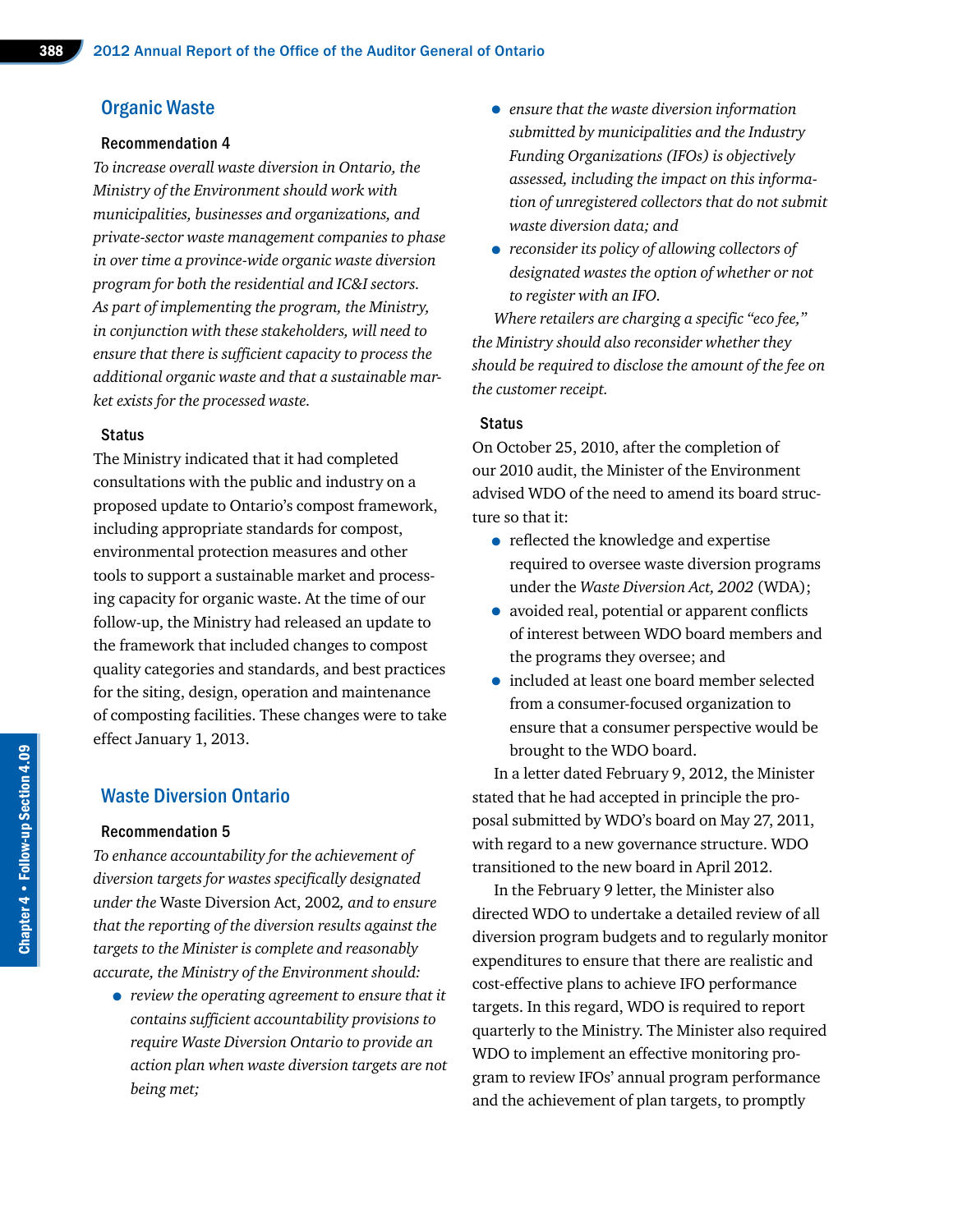take corrective action on performance issues and to report quarterly on these matters to the Ministry. At the time of our follow-up, the Ministry informed us that, in addition to the existing requirement for audited financial statements, WDO had begun to implement independent third-party verification of environmental performance and standardized reporting for all waste diversion programs. However, the Ministry also informed us that since the WDA doesn't compel individuals or companies who collect waste to share information on their activities, the third-party verification is limited to those companies that participate in the diversion programs. The audits of the programs for blue box and municipal hazardous or special waste and for waste electrical and electronic equipment had been completed and were being reviewed by WDO before being made public. The audit of the used-tires program had been deferred by WDO pending an evaluation of the performance audits undertaken for the other waste diversion programs.

At the time of our follow-up, no action had been taken on our recommendation to the Ministry to reconsider its practice of allowing collectors of designated wastes the option of whether or not to register with an IFO. The Ministry informed us that it would consider this recommendation as it works toward making the province's waste diversion framework more effective.

The Ministry also informed us at the time of our follow-up that, to investigate whether retailers are charging incorrect or misleading eco fees, environmental compliance officers have been conducting site visits since November 2010 as a follow-up to consumer hotline calls and undertaking mystery shopping activities. The Ministry indicated that it had conducted 1,303 mystery shopping activities as of early January 2012 and that 252 (19%) of the sites involved had been referred to the Ministry's Investigation and Enforcement Branch to assess whether there was evidence of a violation that needed to be referred to the Ministry of Consumer Services for prosecution under the *Consumer Protection Act, 2002*.

#### WASTE DISPOSAL

#### Recommendation 6

*To increase Ontario's capacity to dispose waste, the Ministry of the Environment should take a leadership role in working with municipalities and other stakeholders to research and adopt alternative waste disposal technologies such as the thermal treatment facilities that are in use in other jurisdictions.*

#### **Status**

At the time of our follow-up, the Ministry indicated that the province's priority was still to divert as much waste as possible from disposal through the 3Rs (reduce, reuse and recycle). Generating energy from waste is an option that can be considered to help manage the residual waste that remains after diversion. In this regard, the Ministry informed us that regulations that came into effect in 2007 had streamlined the approvals process for pilot and demonstration energy-from-waste facilities. The Ministry indicated that it had approved under these regulations a number of pilot and demonstration facilities incorporating energy-from-waste technologies. For example, in July 2011, a certificate of approval was issued for the York and Durham Regions' energy-from-waste facility. This facility is to have the capacity to receive 140,000 tonnes of residual waste annually and the ability to generate up to 20 megawatts of energy. Also, an approval was issued in October 2011 for the permanent operation of a demonstration energyfrom-waste facility in Ottawa.

#### Monitoring of Waste Disposal Sites and Waste Management Systems

#### Certificates of Approval Recommendation 7

*To better facilitate compliance with certificates of approval for non-hazardous waste management sites, facilities, and systems, the Ministry of the Environment should:*

• *review its existing certificates, especially for the larger or more environmentally risky*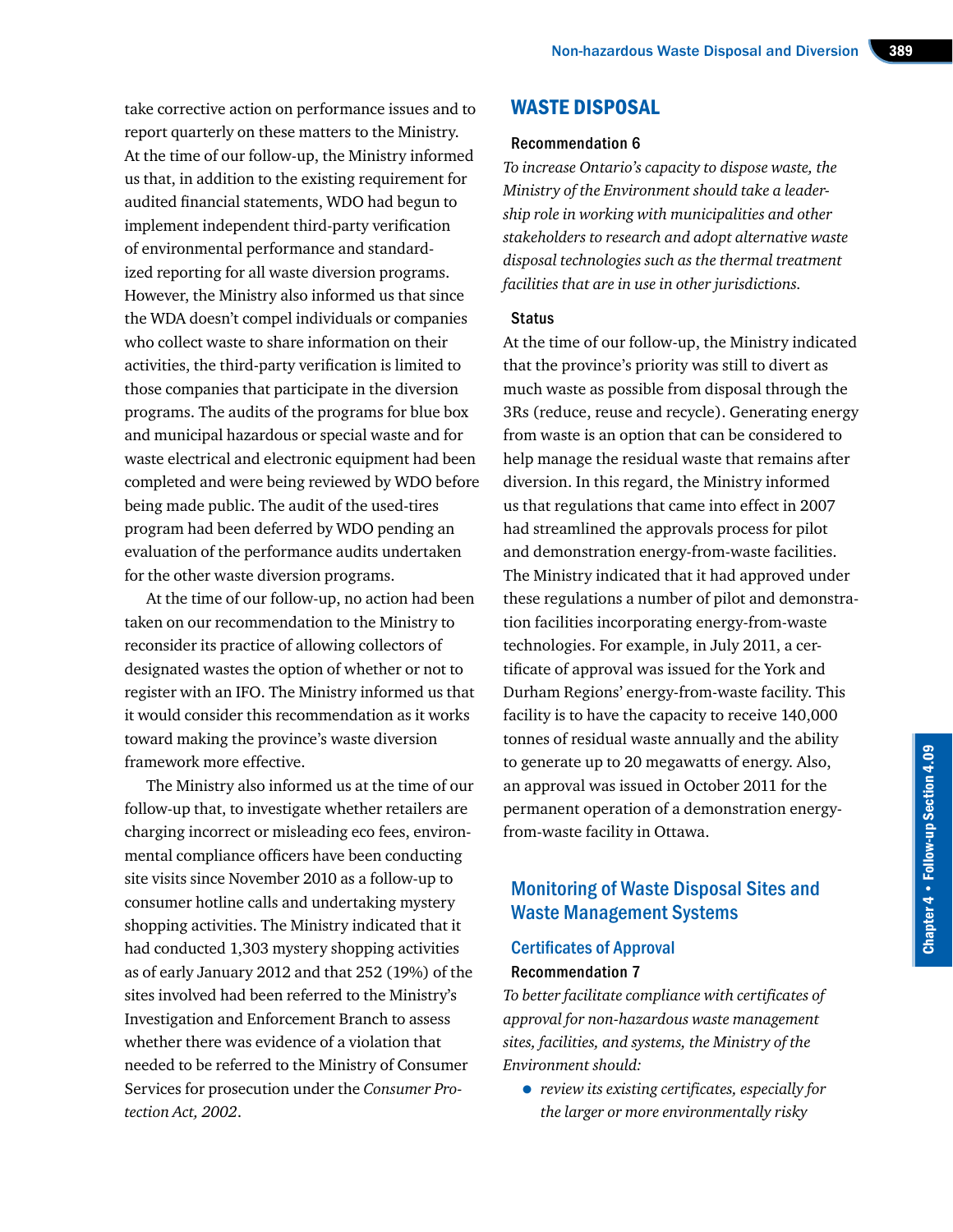*operations, to ensure that they reflect current standards and operations and revise those that need updating;*

- *in cases where numerous amendments have been issued to an existing certificate, consolidate the amendments into one, new certificate;*
- *develop a standard for the time it should take to review certificate-of-approval applications for non-hazardous waste operations and review the outdated application fee it charges to ensure that it reflects the cost of processing the applications; and*
- *collect, follow up on, and review the revaluation of the required financial assurance, especially for the larger operators, on a timely basis.*

#### **Status**

At the time of our follow-up, the Ministry indicated that it had completed a review of the Environmental Compliance Approvals (ECAs, formerly certificates of approval) for 32 larger landfill sites that together received more than 85% of the waste destined for landfill in Ontario. The review, according to the Ministry, concluded that most approvals were current and that only one site required a minor update, which was later issued.

Also, the Ministry informed us, as it did in 2010, that it had revised the practice of amending ECAs. A single ECA is now to be issued and is to include the original as well as any subsequent notices of amendment.

The Ministry also informed us that its Environmental Approvals Access and Service Integration Branch had begun providing monthly reports to regional directors on outstanding financial assurance matters to ensure that field staff were following up with ECA holders.

Over the next two years, the Ministry indicated that it planned to continue modernizing the approvals program in ways that would address our other recommendations aimed at developing a standard for the time it should take to review ECA applications for non-hazardous waste operations

and reviewing the application fee to ensure that it reflects the cost of processing the applications.

#### **Inspections**

#### Recommendation 8

*To improve its monitoring of non-hazardous waste management operations for compliance with legislative requirements, the Ministry of the Environment should:*

- *impose time frames for corrective action where inspections detect cases of non-compliance, and follow up to ensure that the required remedial action has been taken within the required timelines; and*
- *ensure that time-sensitive materials such as annual reports from non-hazardous waste management operations are submitted and reviewed on a timely basis.*

#### **Status**

At the time of our follow-up, the Ministry had implemented updated monitoring procedures, including a time frame for finalizing actions of 45 to 60 days from sign-off of inspections that detect cases of non-compliance. The updated procedures were communicated to staff in February 2011. Training sessions for environmental officers on the updated monitoring procedures were held during spring 2011. The Ministry indicated that the training also covered the Ministry's data system functionalities that track and provide automated alerts on the status of abatement actions. According to the Ministry, through the combination of training and better tracking of the status of abatement actions, it had improved the documentation and follow-up of remedial actions where inspections detect non-compliance.

The Ministry had also developed a risk-based approach to address the submission and review of annual reports from waste disposal sites. Environmental officers were trained in March and April 2011 on the new procedures for annual report assessment. According to the Ministry, the training provided to environmental officers, together with guidance material developed for the stakeholder